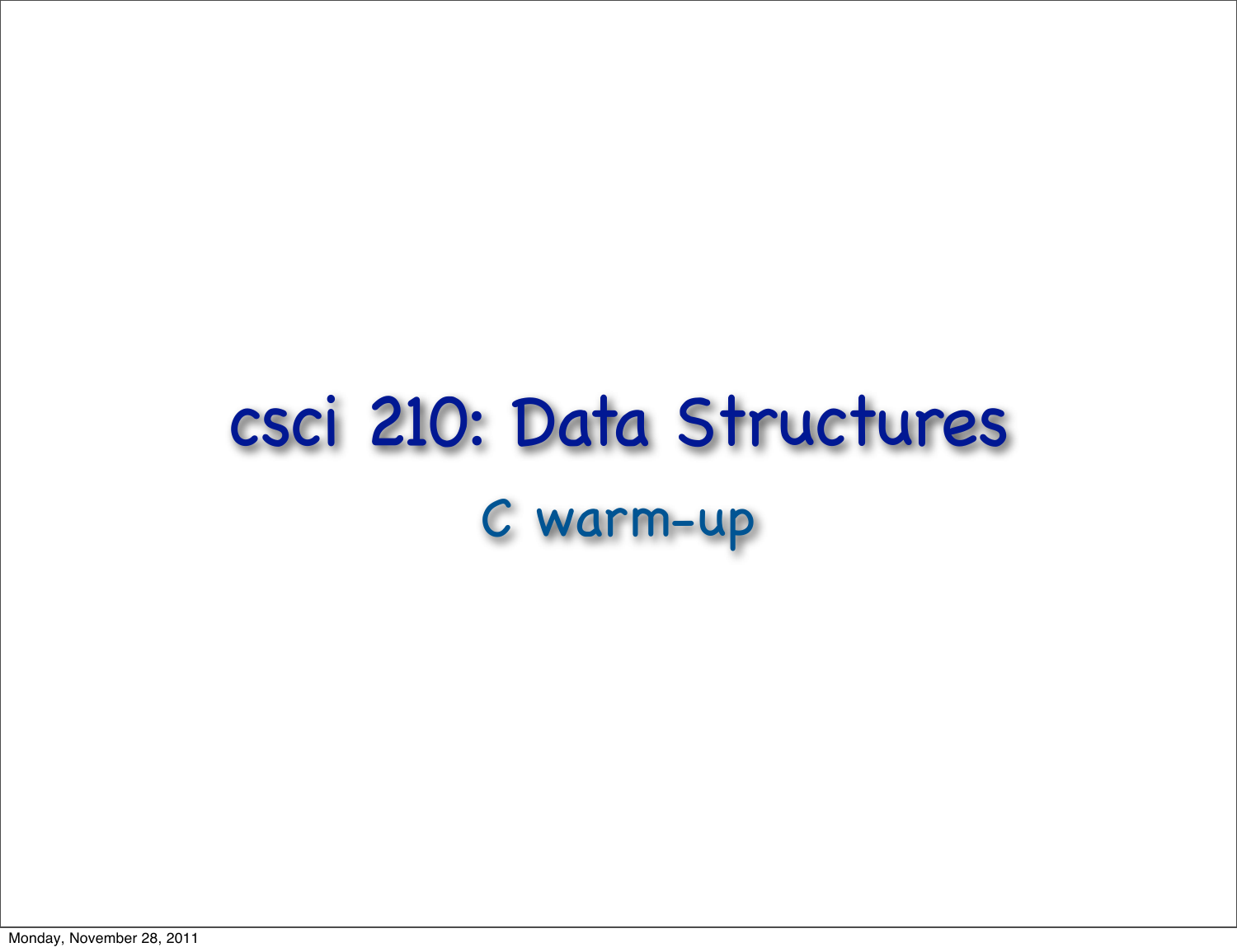# The history of C

- C is a general purpose language originally designed by Dennis Ritchie of Bell Labs in 1972.
- It was first used as a systems language for Unix
- Check out:
	- C on wiki: [http://en.wikipedia.org/wiki/C\\_programming\\_language](http://en.wikipedia.org/wiki/C_programming_language)
	- The history of C: [http://www.livinginternet.com/i/iw\\_unix\\_c.htm](http://www.livinginternet.com/i/iw_unix_c.htm)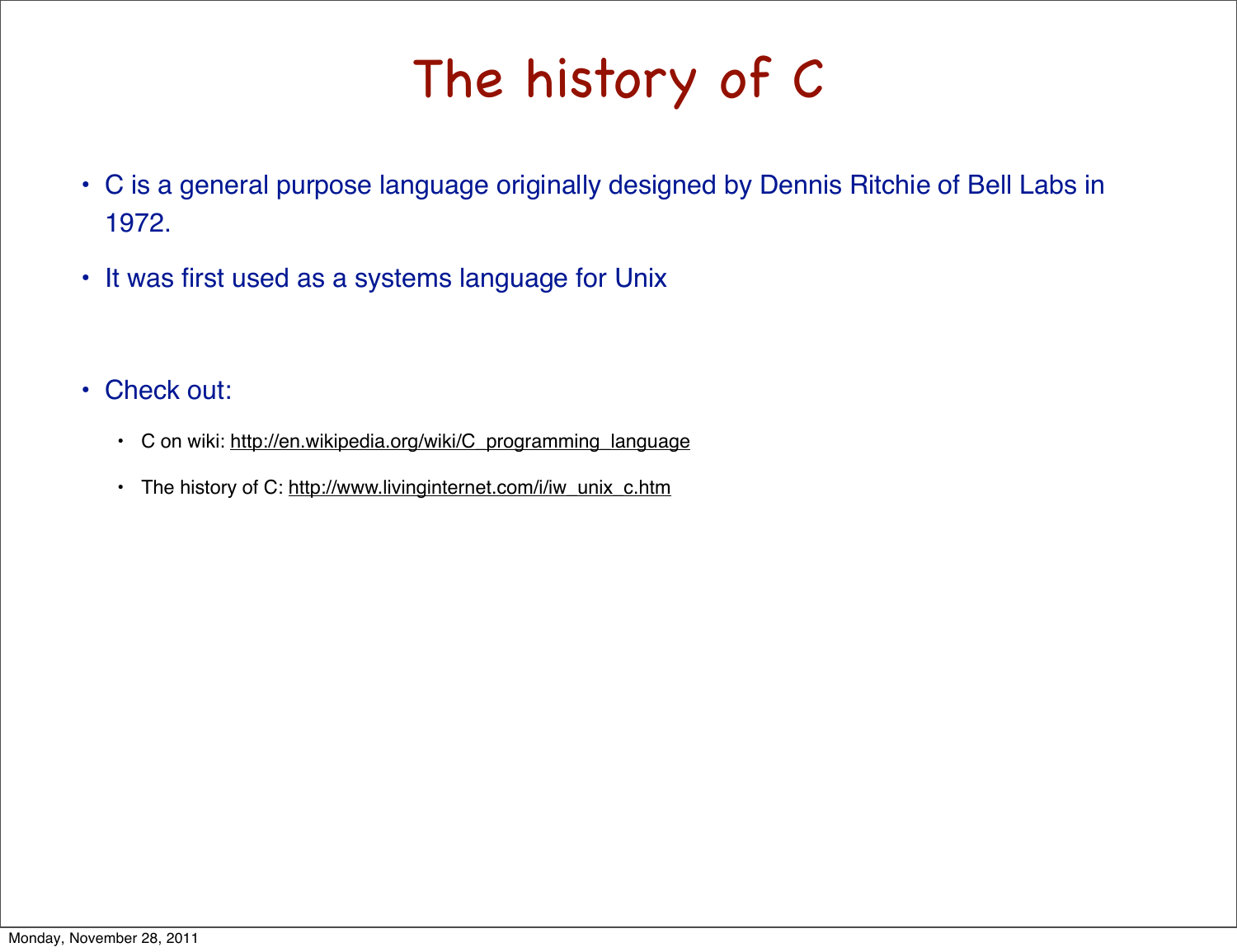# Why C?

- C is a small language
	- few keywords
- C is (arguably) the most powerful language
	- includes the right control structures and data types allowing their uses to be unrestricted
- C is the native language of Unix
	- also, much of MS-Dos is written in C, many windowing packages, database programs, graphics libraries
- C is portable
	- code written on one machine can easily be moved to another
	- C provides a standard library of functions that work the same on any platform
	- C has a built-in pre-processor that helps the programmer isolate the system-dependent code
- C is terse
	- C has a powerful set of operators that allows the programmer to access the machine at bit level
	- indirection and address arithmetic can be combined to accomplish in one statement what would require many statements in another language
	- this makes it to many programmers both elegant and efficient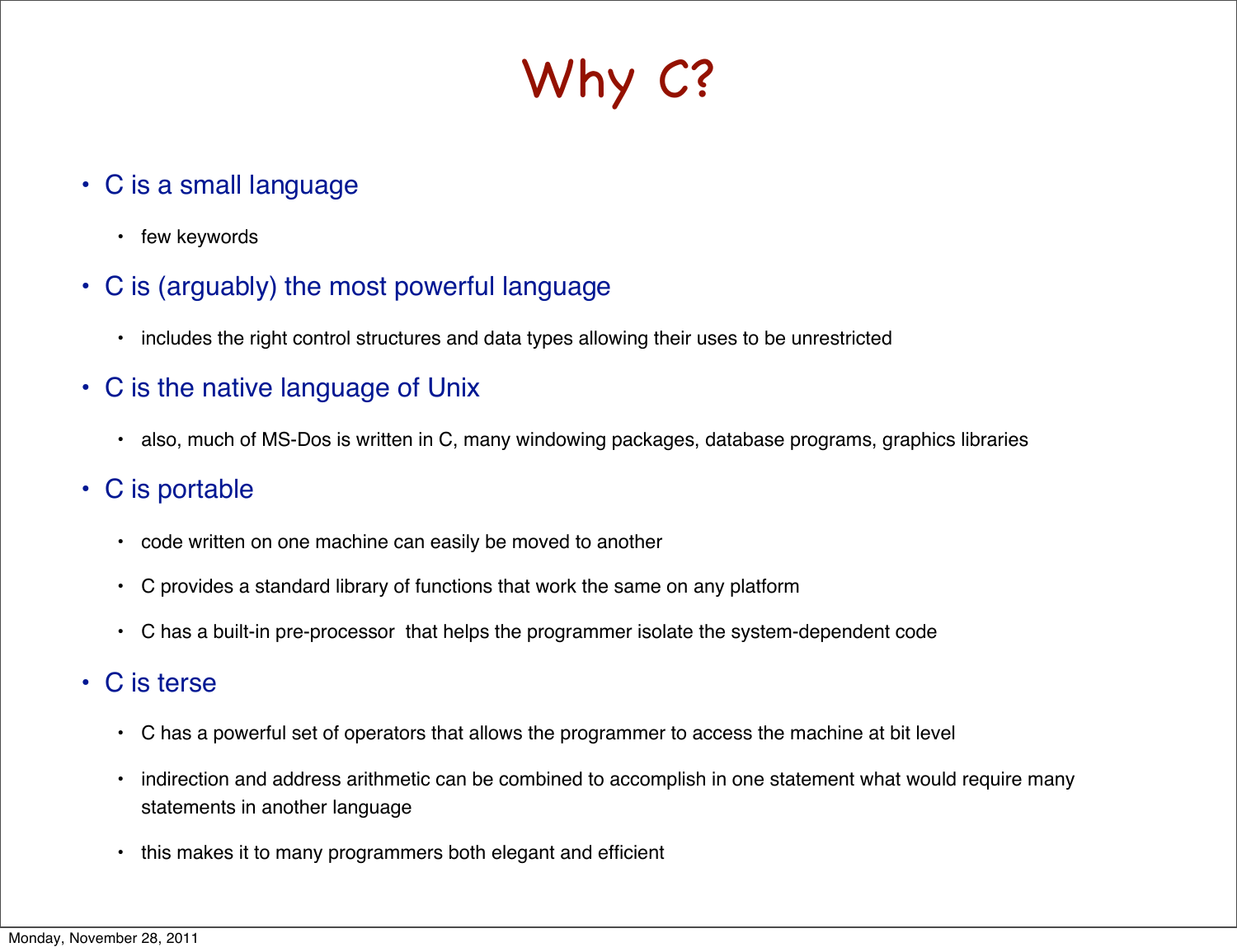# Why C?

### • C is modular

- C supports functions for which arguments are passed with call-by-value
- nesting of functions not allowed
- this supports modular programming
- C is the basis for C++ and Java
	- many constructs that are used in C are also used by C++ and Java
- C is efficient on most machines
	- compiled C code is very efficient
- But....
	- no automatic array bounds checking
	- $\cdot$  multiple uses of operators such as  $*$  and  $=$
	- need to deal with allocating and deallocating memory
	- pointer errors and memory leaks are hard to debug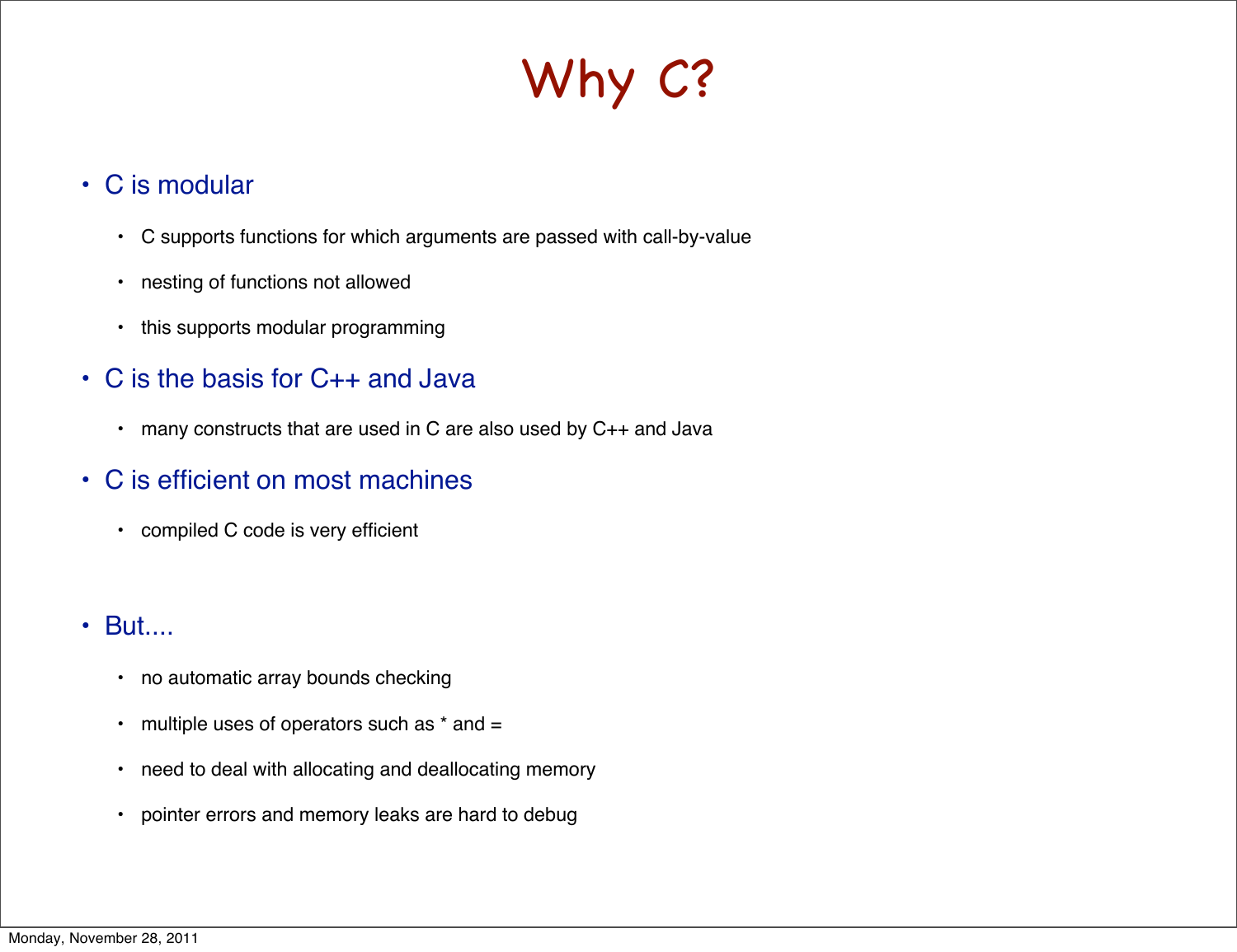# Why C?

### Still,

- C is an elegant language.
- It's simplicity make it beautiful to program in.
- It let's the programmer access the machine.
- Its imperfections are easier to live in than a perfected restrictiveness.

• A C programmer strives for functional modularity and effective minimalism.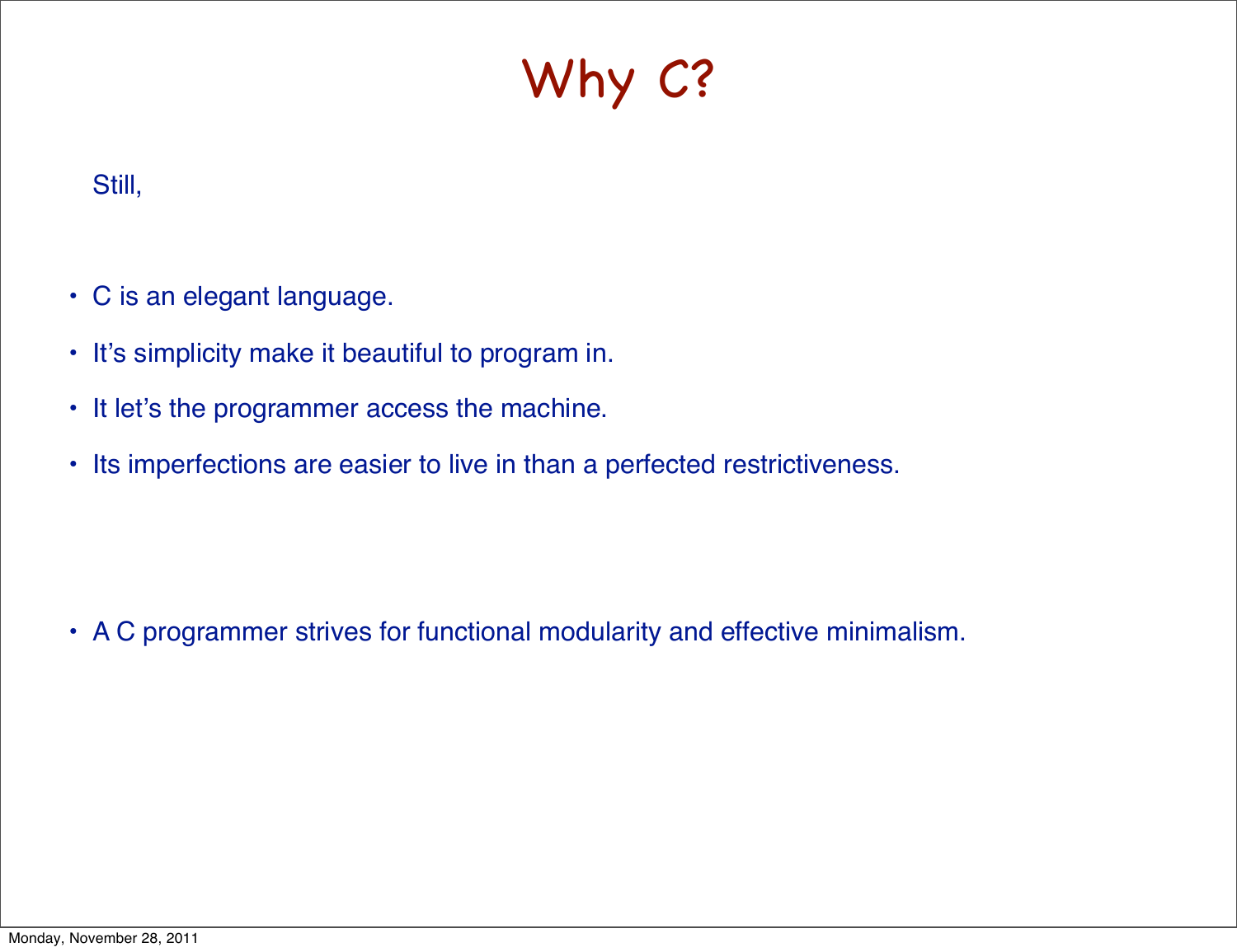### hello world

#include <stdio.h>

int main() { printf("Hello world!"); return 0;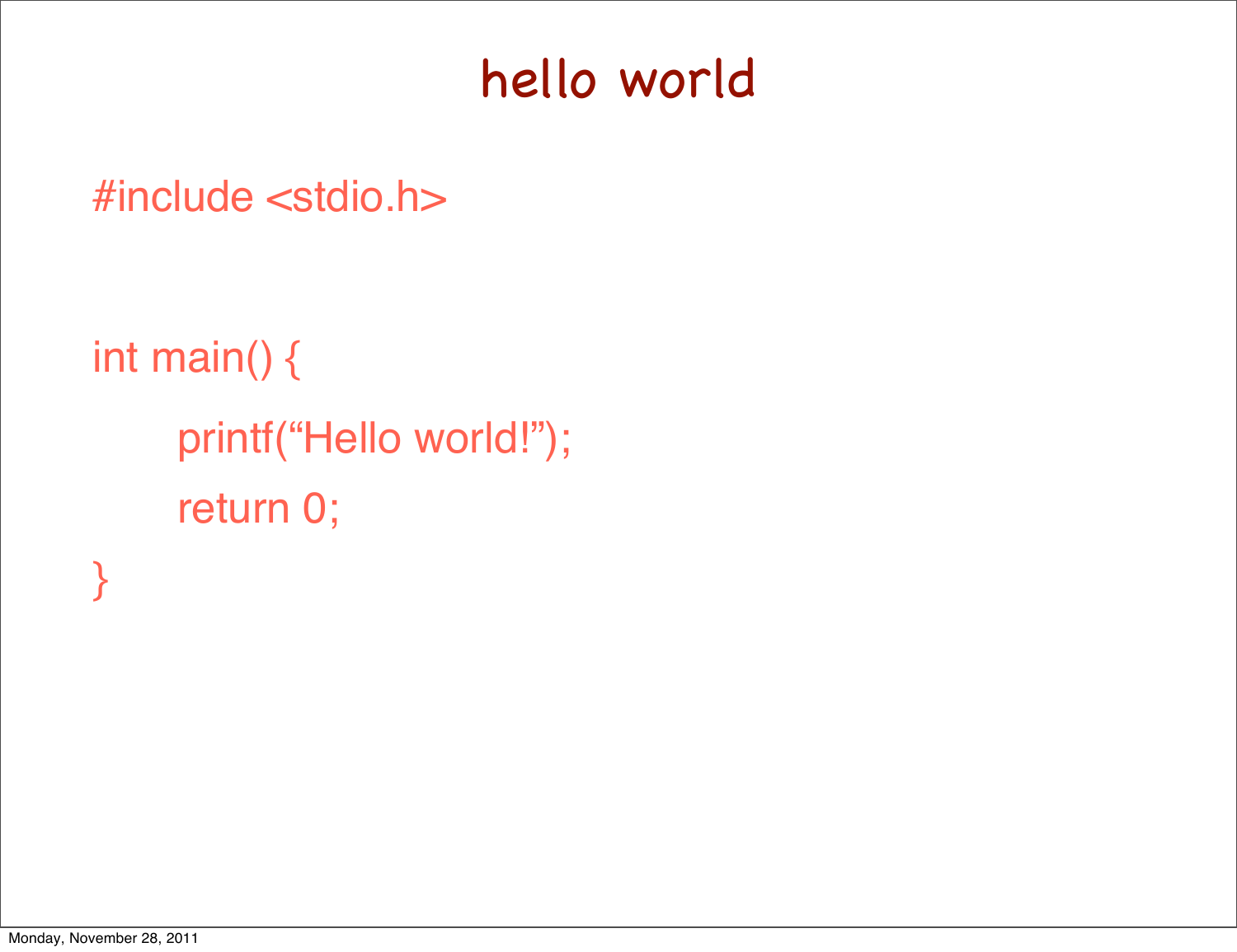#### • To compile:

- suppose we have a file called first.c
- gcc first.c
- If no errors, this creates the executable a.out
- An executable can be run
	- ./a.out
	- this will execute the program and print "hello world!"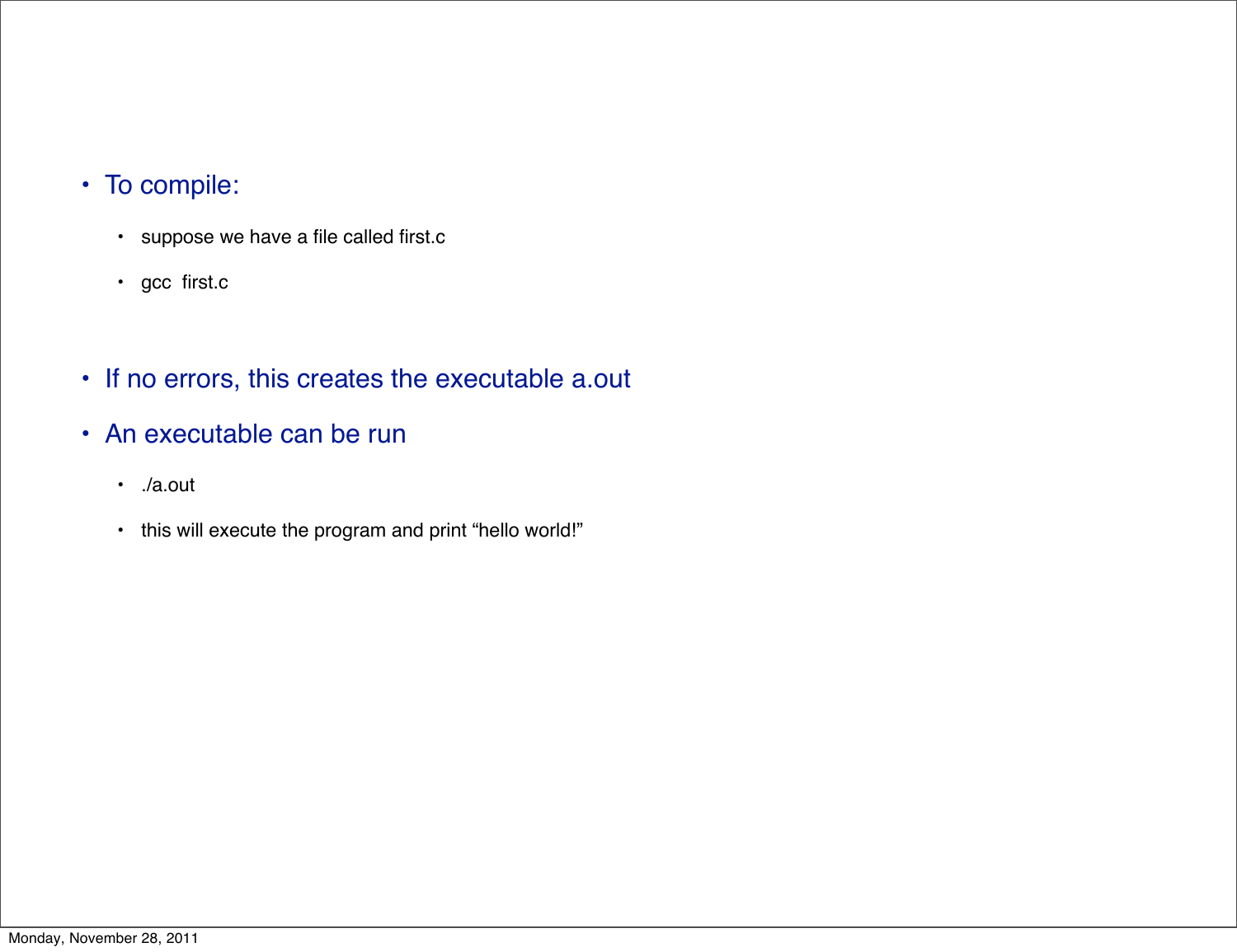# Variables, assignment, expressions

- /\* The distance of a marathon in km \*/
- #include <stdio.h>
- int main(void) {
	- int miles, yards;
	- float kilometers;
	- miles  $= 26$ ;
	- $yards = 385;$

```
kilometers = 1.609 * (miles + yards/1760.0);
```

```
printf("\nA marathon is %f kilometers.\n\n", kilometers);
```
return 0;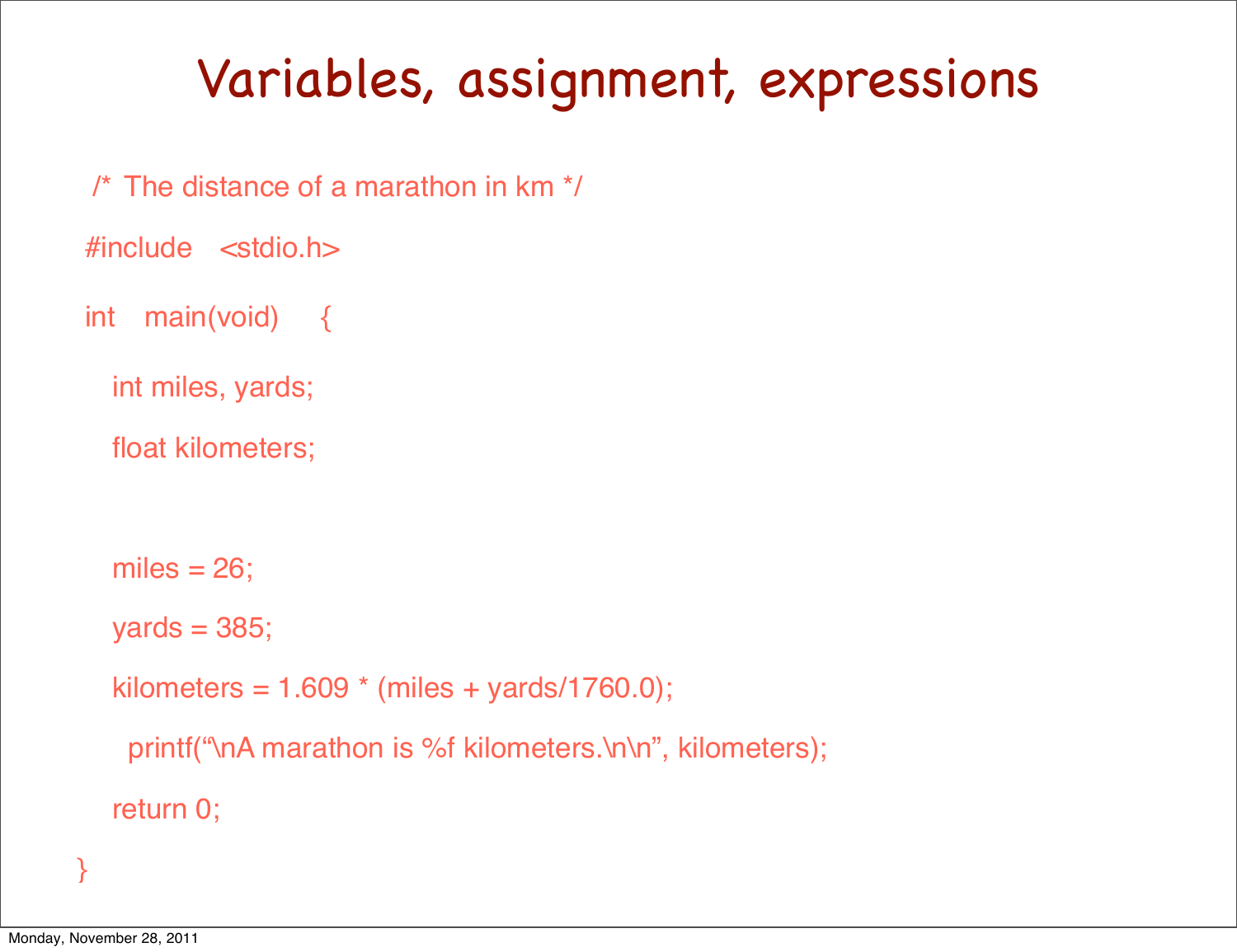#### #define LIMIT 100

#define PI 3.1414

### printf("PI=%f\n", PI);

.....

Monday, November 28, 2011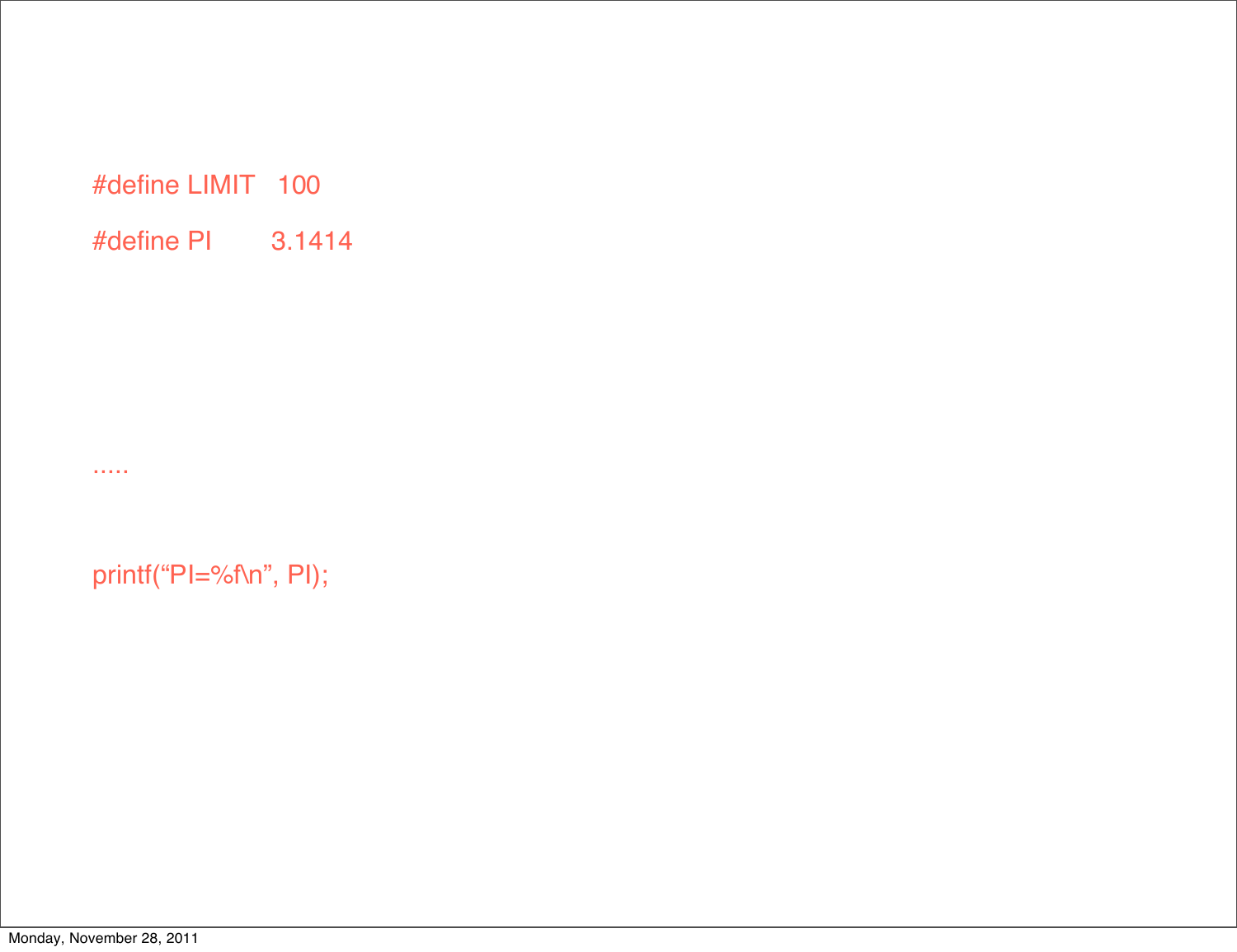### Functions

- A C program consists of one or more functions in one or more .c files
- Precisely one of the functions is called main(), where execution begins
- The other functions are called from within main() and from within each other
- Functions should be declared before they are used
	- a function declaration is called a prototype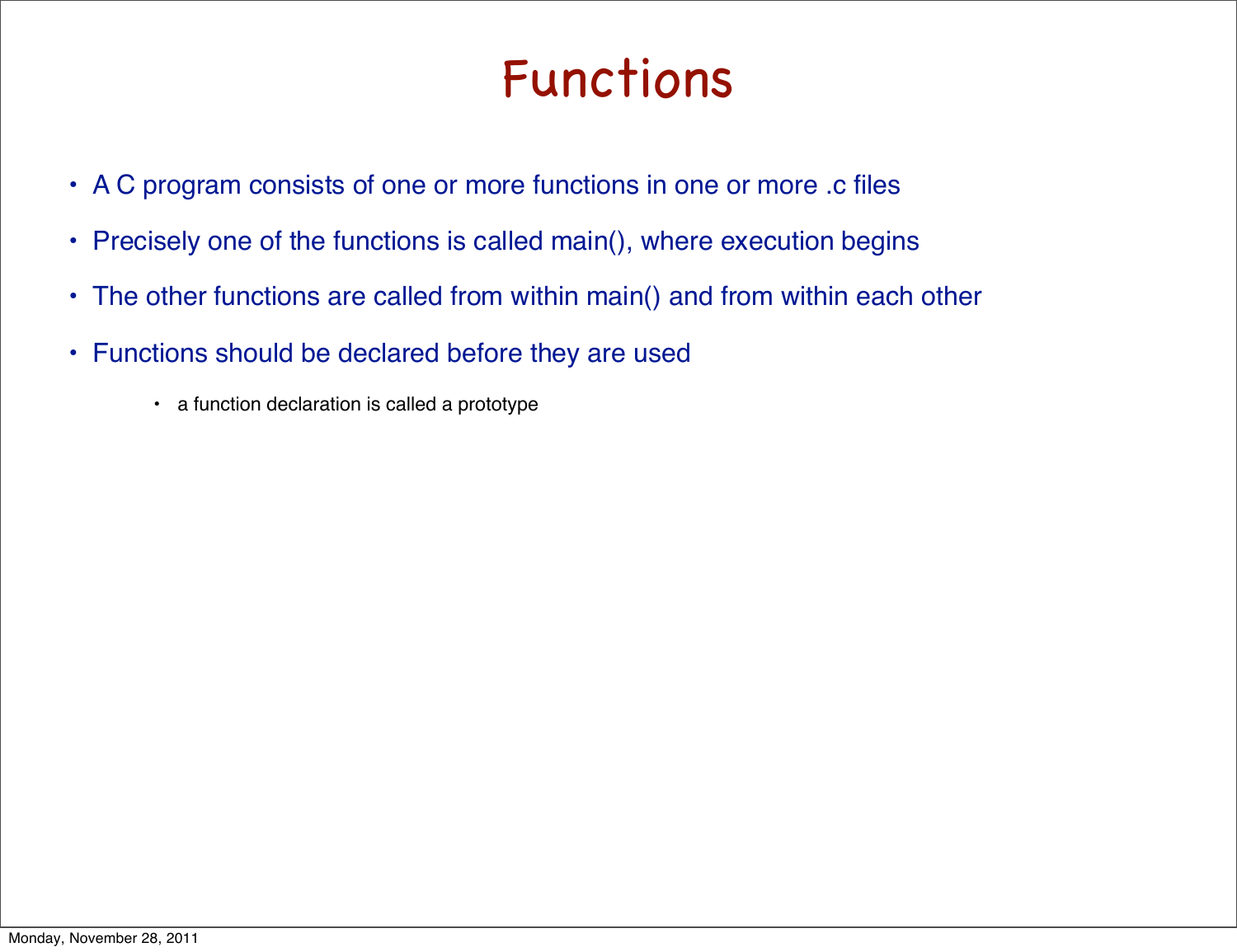```
#include <stdio.h>
float maximum(float x, float y);
float minimum(float x, float y);
void print_info();
int main() {
    int i,n;
    float max, min, x;
    print_info();
   printf("Input n: ");
    scanf("%d", &n);
    printf("\nInput %d real numbers: ", n);
    scanf("%f", &x);
   max = min = x;for (i=2; i<=n; i++) {
       scanf("%f", &x);
      max = maximum(max, x);min = minimum(min, x); }
    printf("\n%s%11.3f\n%s%11.3f\n\n", 
           "maximum value", max, "minimum value: ", min);
    return 0;
}
float maximum(float x, float y) {
    if (x>y) return x; 
    else return y;
}
```

```
float minimum(float x, float y) \{if (x < y) return x;
     else return y;
}
```

```
void print_info() {
```
}

printf("\n%s\n%s\n\n\n",

 "This program reads an integer value for n, and then ",

 "processes n real numbers to find max and min values");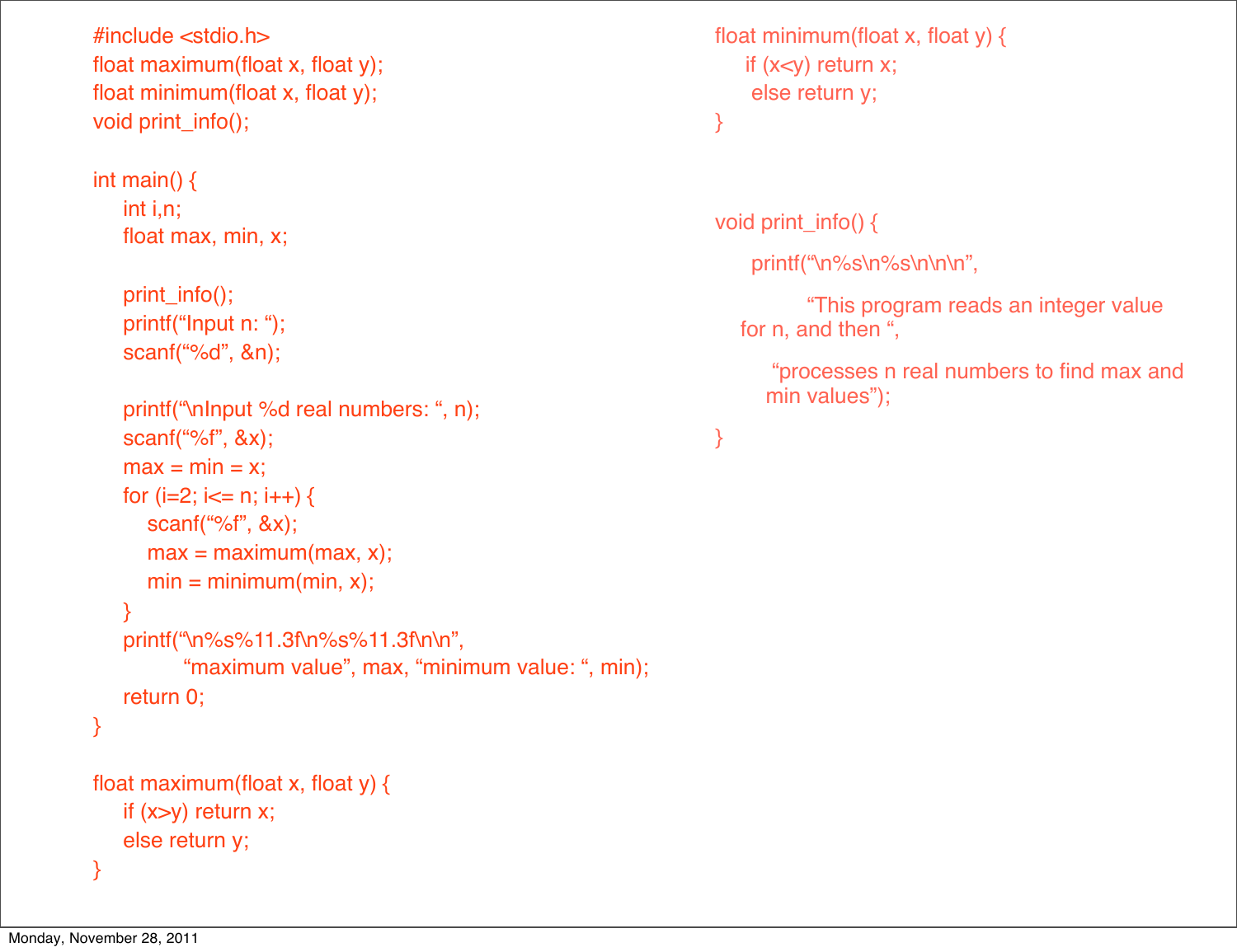

#### • In C, arguments to functions are always passed by value

- This means that, when an expression is passed as an argument to a function, the expression is evaluated, and **this value** is passed to the function
- the variables passed as arguments to functions do not change
	- that is, even if they do change inside the functions, they do not change outside
	- the functions changes its local copies of the arguments

```
void try_to_change_it(int x) {
   x = 777;
   printf("x=%d\n", x);
}
int main() {
  int a = 1;
   printf("a=%d\n", a);
   try_to_change_it(a); 
  printf("a = %d \n\pi", a);
   return 0;
```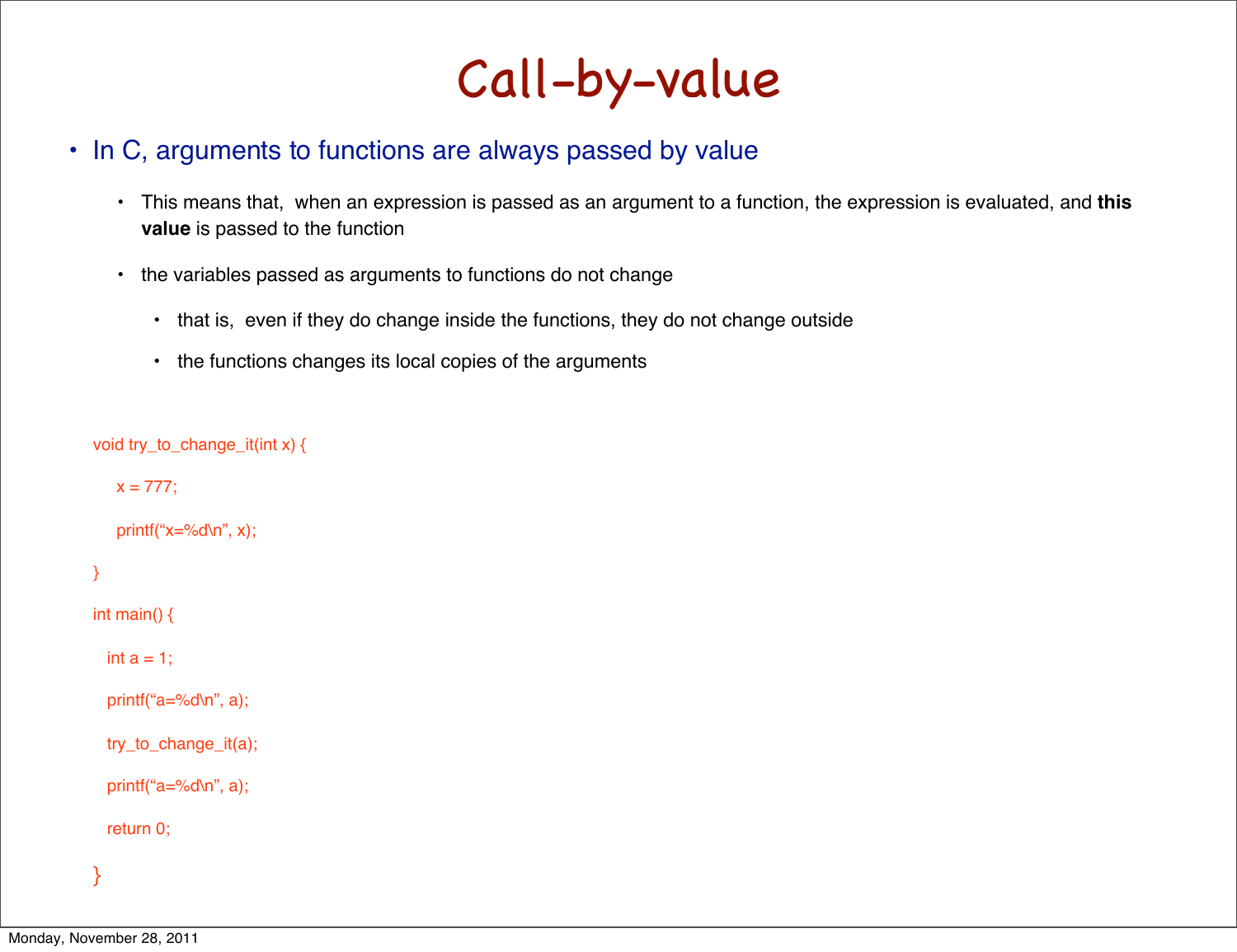### Static arrays

- Size of the array is known at compile time
- Space is allocated on the stack

```
int a[10]; 
int i;
```

```
for (i=0; i< 10; i++) {
```

```
a[i] = i;
```
}

Note: the array name a is the address of the memory chunk that holds the elements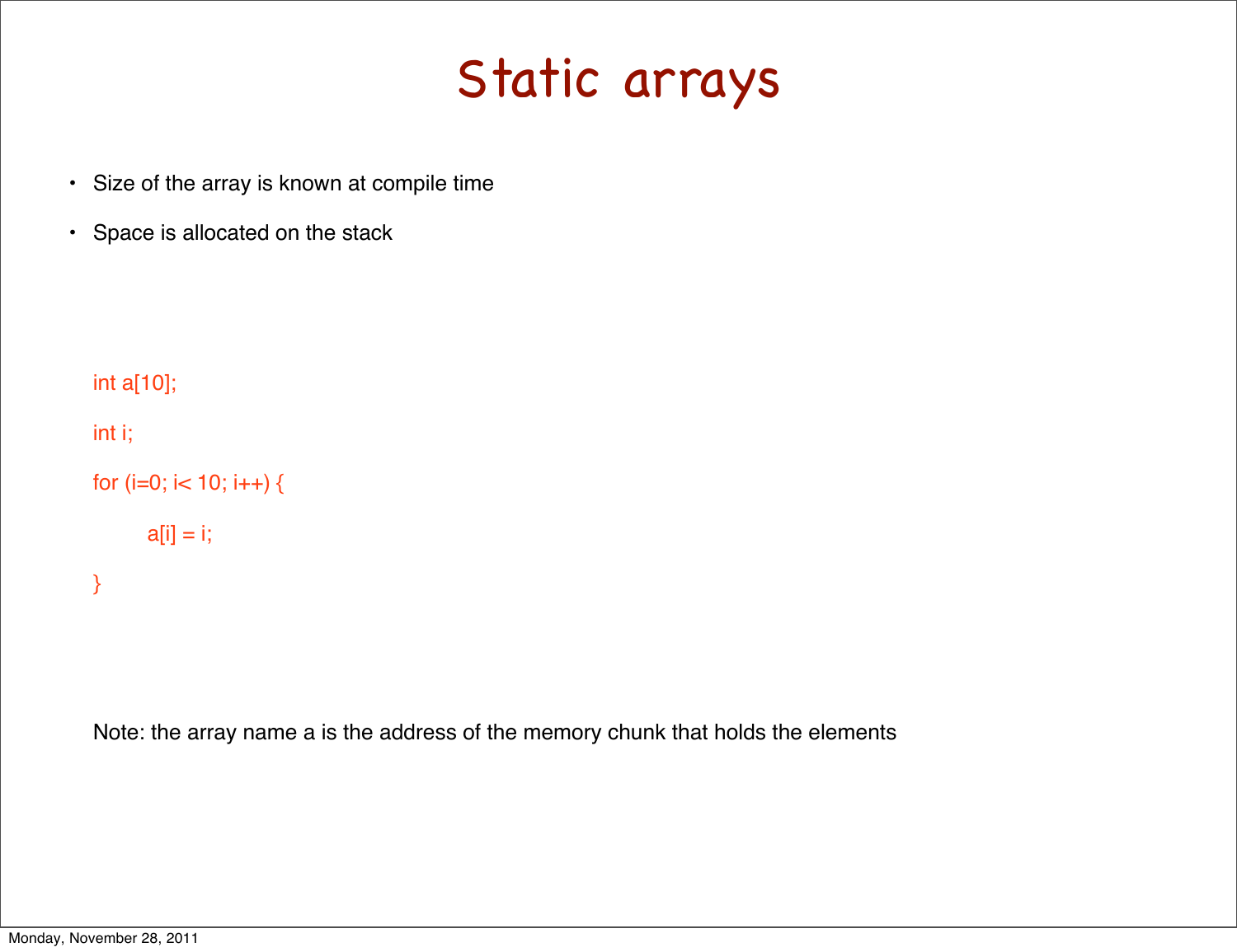### Pointers

- A pointer is an address of an object in memory
- Operator &: the address operator
	- the value of &x is the address of variable x in memory
- Operator \*: the dereference operator
	- if p is an address (a pointer), then the value of \*p is the value at address p

int \*p;

//\*p is an int

int a;

//&a is a pointer to an int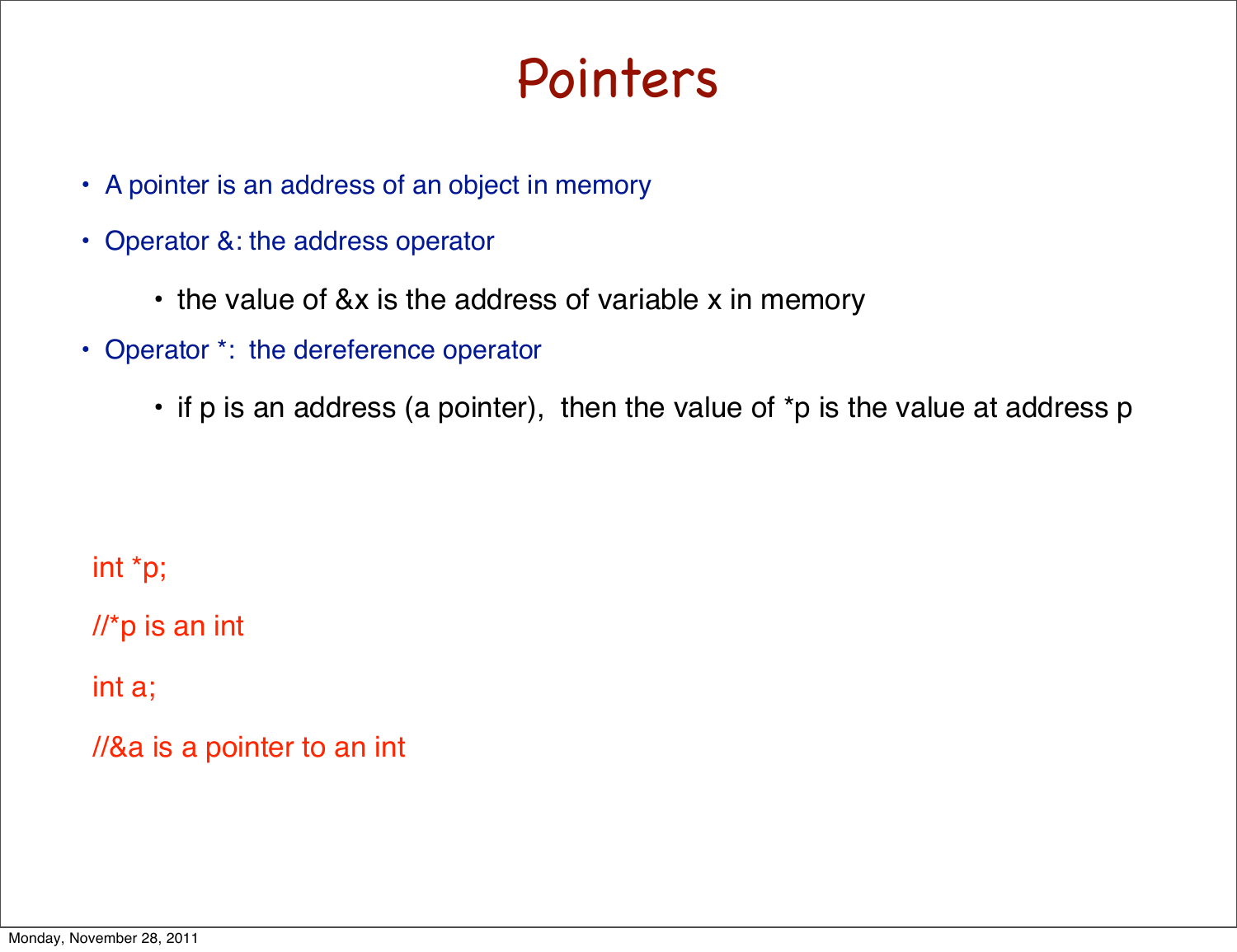### Pointers

#### int main() {

#### int  $a = 1$ ;

#### int \*p;

//p is a pointer to an int; but it has not been assigned a value yet, so we do not know what it points to

#### printf("p=%d\n", p);

#### $p = 8a$ ;

//now p holds the address of variable a

```
printf("p=%d\n", p);
*p = 10;printf("a=%d\n", a);
```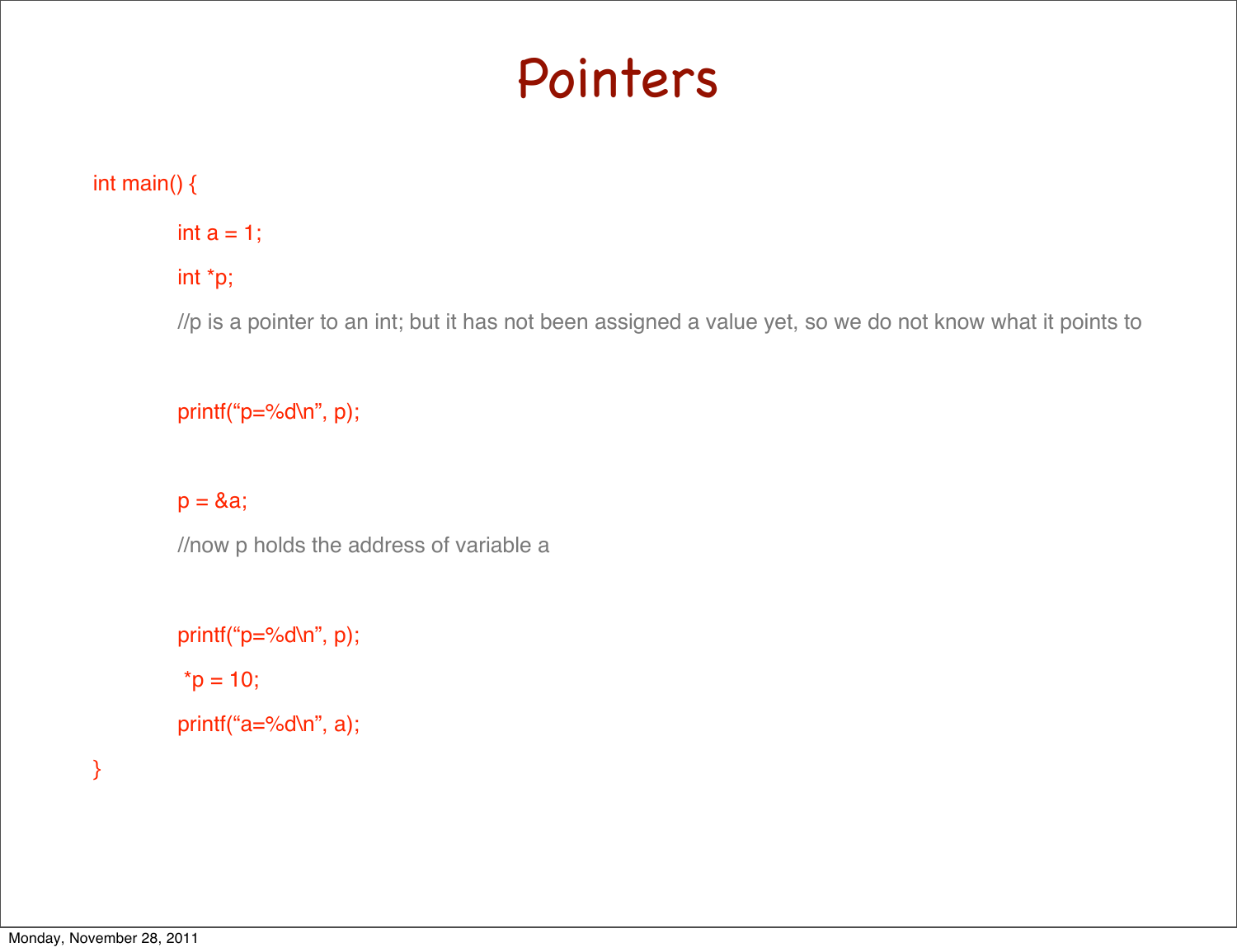### Pointers and Arrays

• An array is a pointer to the memory location that contains the data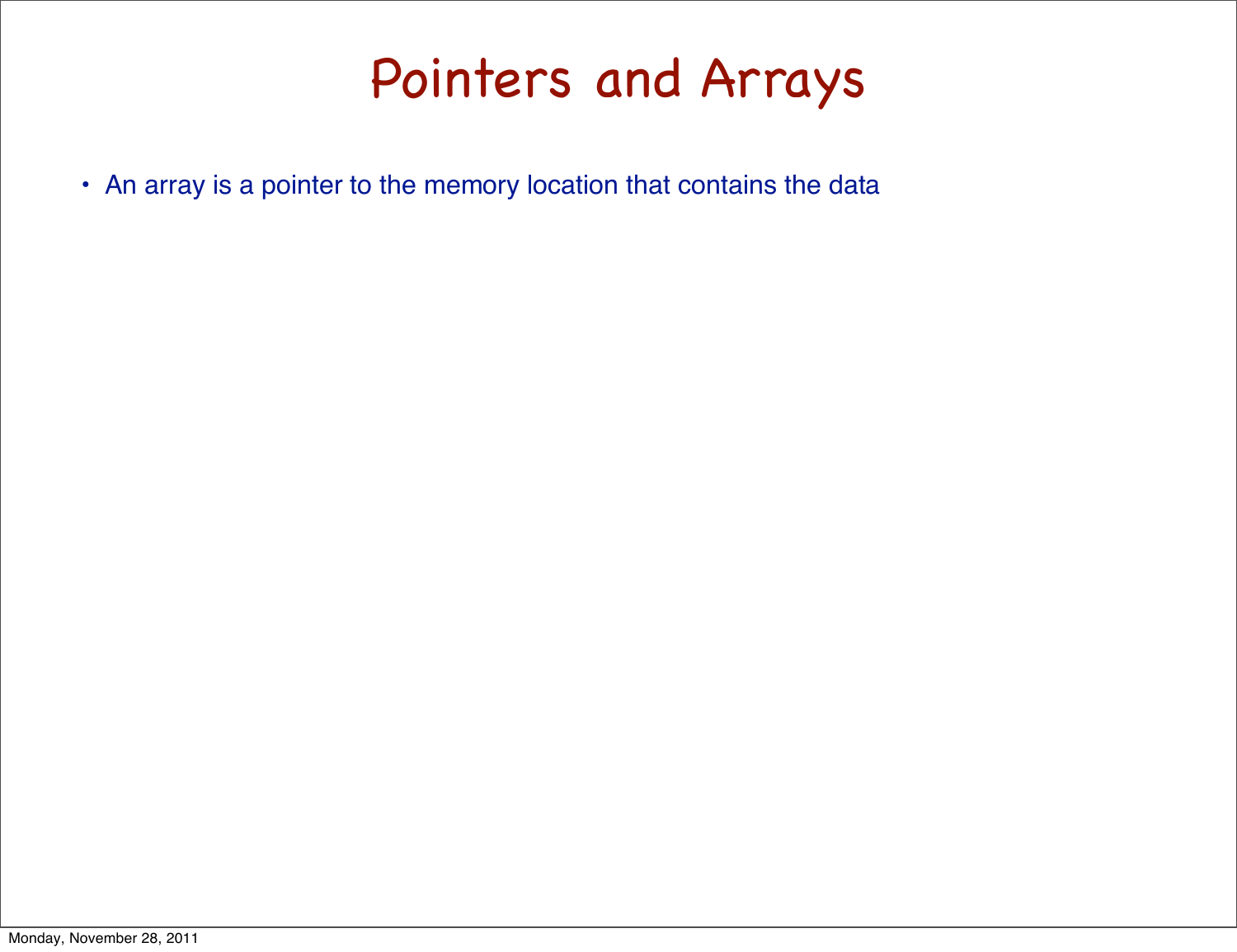### Dynamic arrays

- Can have any size
- Space is allocated on the heap

int\* a;

int i, n;

//ask the user to enter the desired size of the array, and read this value in n

......

//allocate the array

```
a = (int<sup>*</sup>) malloc(n * sizeof(int));
```
if  $(a == null)$  {

//the allocation dis not succeed --- handle this error

```
}
```

```
for (i=0; i < n; i++) {
```

```
a[i] = i;
```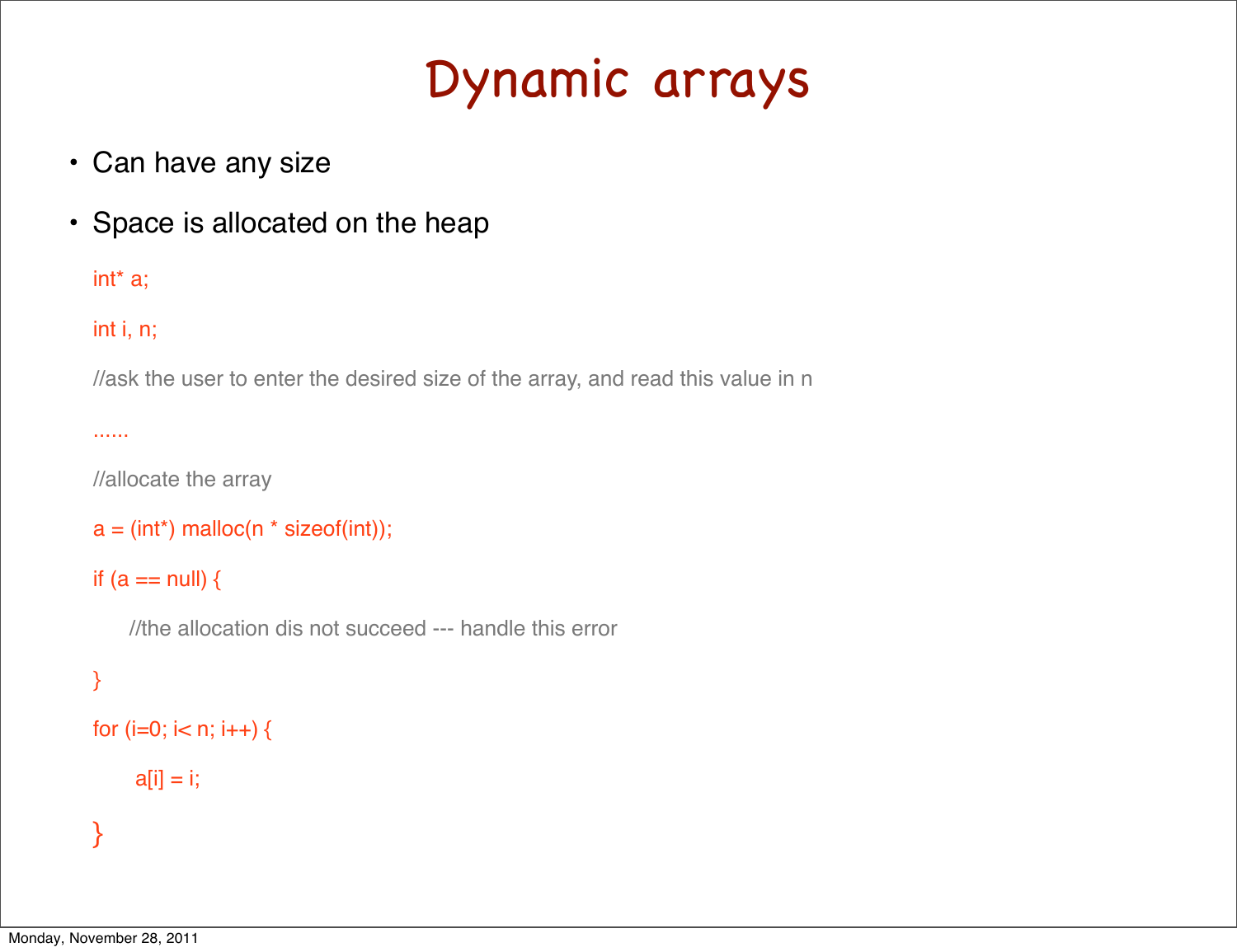### Further...

- passing pointers as arguments to functions
- 2D arrays
- struct
- files